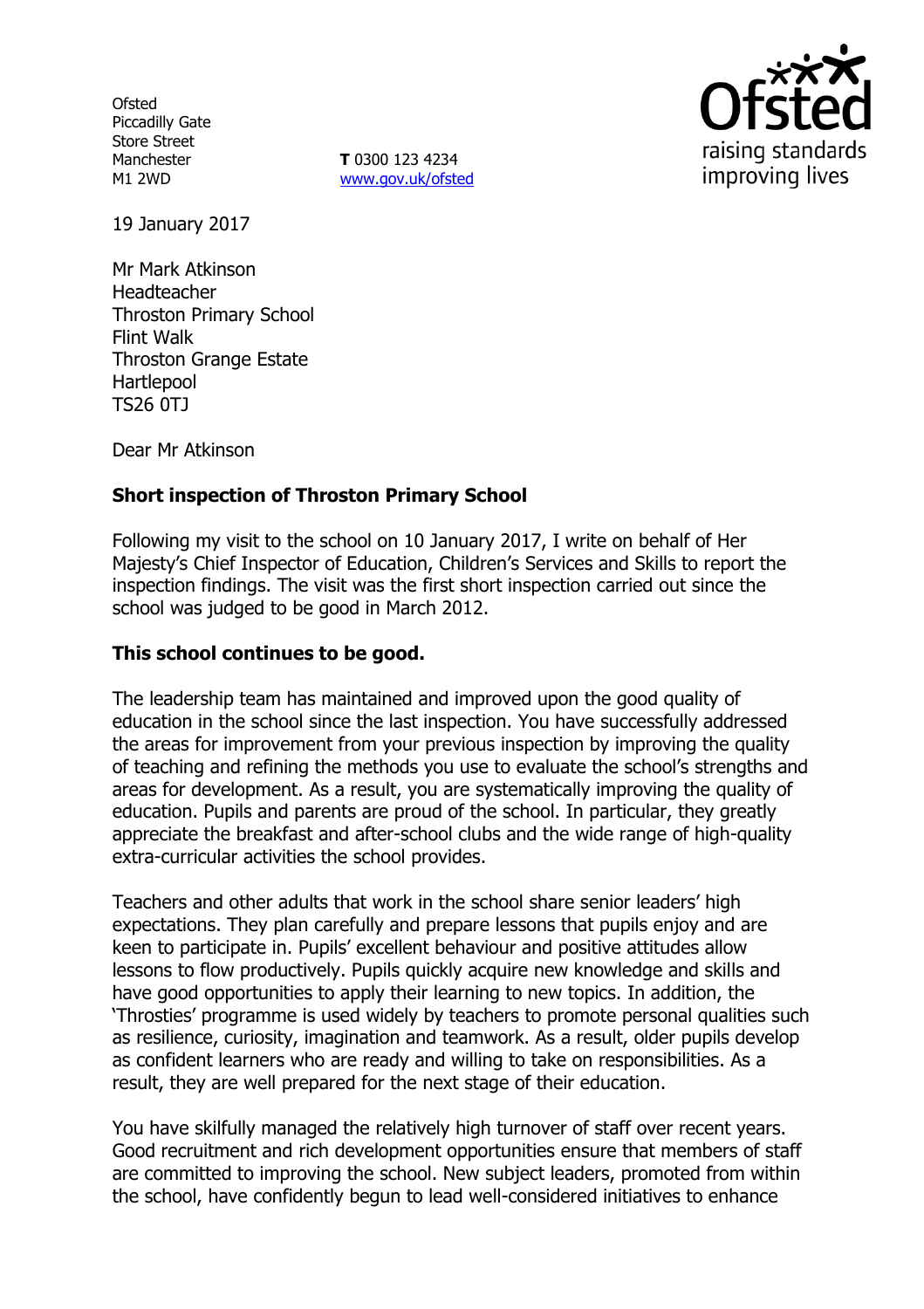

aspects of teaching and assessment. You ensure that you track every pupil's progress carefully and provide good additional support for any pupil that falls behind.

Your focus on the quality of provision has led to a number of improvements since the last inspection. Children benefit from excellent resources and a well-planned programme of learning in the early years. By the end of Reception, most pupils reach a good level of development. Most pupils make strong progress and attain standards at the end of Year 6 that are above those seen nationally. However, the progress pupils make in key stage 1 is not as rapid as in other phases of the school and the progress made by the most able pupils needs to improve, particularly in reading, mathematics and in their use of grammar.

# **Safeguarding is effective.**

You and the governors give safeguarding a high priority and ensure that policy and practice in the school is in line with statutory requirements. A raft of regular checks and audits are used to check for continued vigilance. You ensure that rigorous vetting procedures are followed for all adults that work in the school and that regular training ensures that members of staff confidently know what actions to take if they have any concerns about a child's safety or well-being. Your curriculum helps pupils to understand and appreciate potential risks to their safety.

## **Inspection findings**

- $\blacksquare$  Most pupils currently in the school are making strong progress. This is most rapid in the early years and key stage 2, where pupils are on track to make more progress than seen nationally. Leaders have correctly identified those groups of pupils for whom progress has been slower and are taking steps to address this. For example, those pupils that enter key stage 1 less secure in their reading, writing and/or numeracy skills receive additional support and are heard to read by a trained adult most days. Nevertheless, in 2016, a below-average proportion of these pupils reached the expected standard at the end of key stage 1. Around 90% of pupils reach the expected standard in phonics by the end of Year 2. Good support is in place in Year 3 for the 10% of pupils that fall short of the expected standard.
- In 2016, pupils made strong progress in reading and mathematics and significantly better progress than seen nationally in writing. This continues to be the case for most pupils currently in key stage 2. The school's assessment information indicates a higher number of pupils are on course to reach the expected standard in reading, writing and mathematics than in 2016, although the proportion of pupils on course to attain the higher standard remains no better than average. Teachers are aware of this and are ensuring that their lessons stretch and challenge the most able pupils effectively.
- **Progress across the wider curriculum is equally strong. Drama of a high standard**  $\blacksquare$ is used to develop pupils' confidence and reading is promoted and encouraged effectively. Pupils' knowledge and understanding in history, science, food technology and physical education develops strongly and is complemented very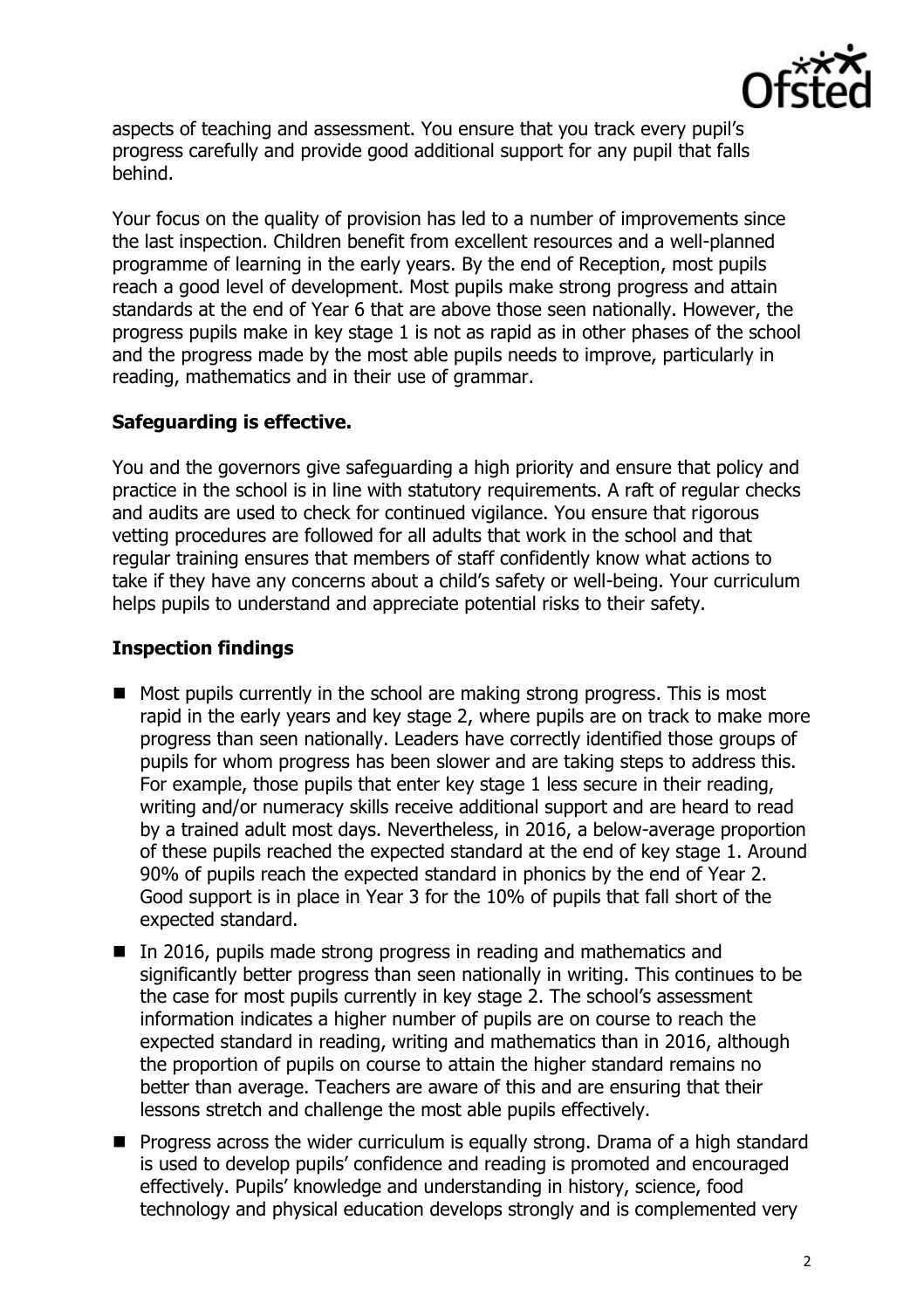

well by the exciting range of extra-curricular opportunities on offer.

- My visits to lessons and my scrutiny of pupils' books confirmed your evaluation that good teaching consistently contributes to pupils' strong progress. Teachers plan and deliver interesting and engaging lessons that help pupils take the next steps. Expectations are high. Lessons are well resourced, dynamic and stimulating. Teachers ask probing and pertinent questions to check pupils' depth of understanding and provide helpful feedback to pupils on their work. It continues to be important, however, to ensure that the most able pupils are consistently stretched so that they develop the knowledge and skills to attain the highest of standards.
- Governors are experienced, demanding and astute. They have a detailed grasp of the school's strengths and weaknesses and good mechanisms in place to check whether leaders' actions are having a positive impact. They hold all teachers to account through their standards committee. The headteacher's performance management objectives are sharply focused on the areas which need to be improved. Governors strike an effective balance between supporting and celebrating the school's strengths and robustly challenging where improvements can be made. While watchfully checking the detail of the school's performance, governors also give careful consideration to the longer-term strategic direction of the school in order to sustain and enhance the quality of education into the future.

### **Next steps for the school**

Leaders and those responsible for governance should ensure that:

- pupils entering Year 1 who are less secure in reading, writing and/or mathematics make rapid progress and reach at least the expected standard by the end of the key stage
- $\blacksquare$  the most able pupils are consistently challenged so that a greater proportion attains the highest standards in reading, mathematics and in their spelling, punctuation and grammar by the end of key stage 2.

I am copying this letter to the chair of the governing body and the director of children's services for Hartlepool. This letter will be published on the Ofsted website.

Yours sincerely

Chris Smith **Her Majesty's Inspector**